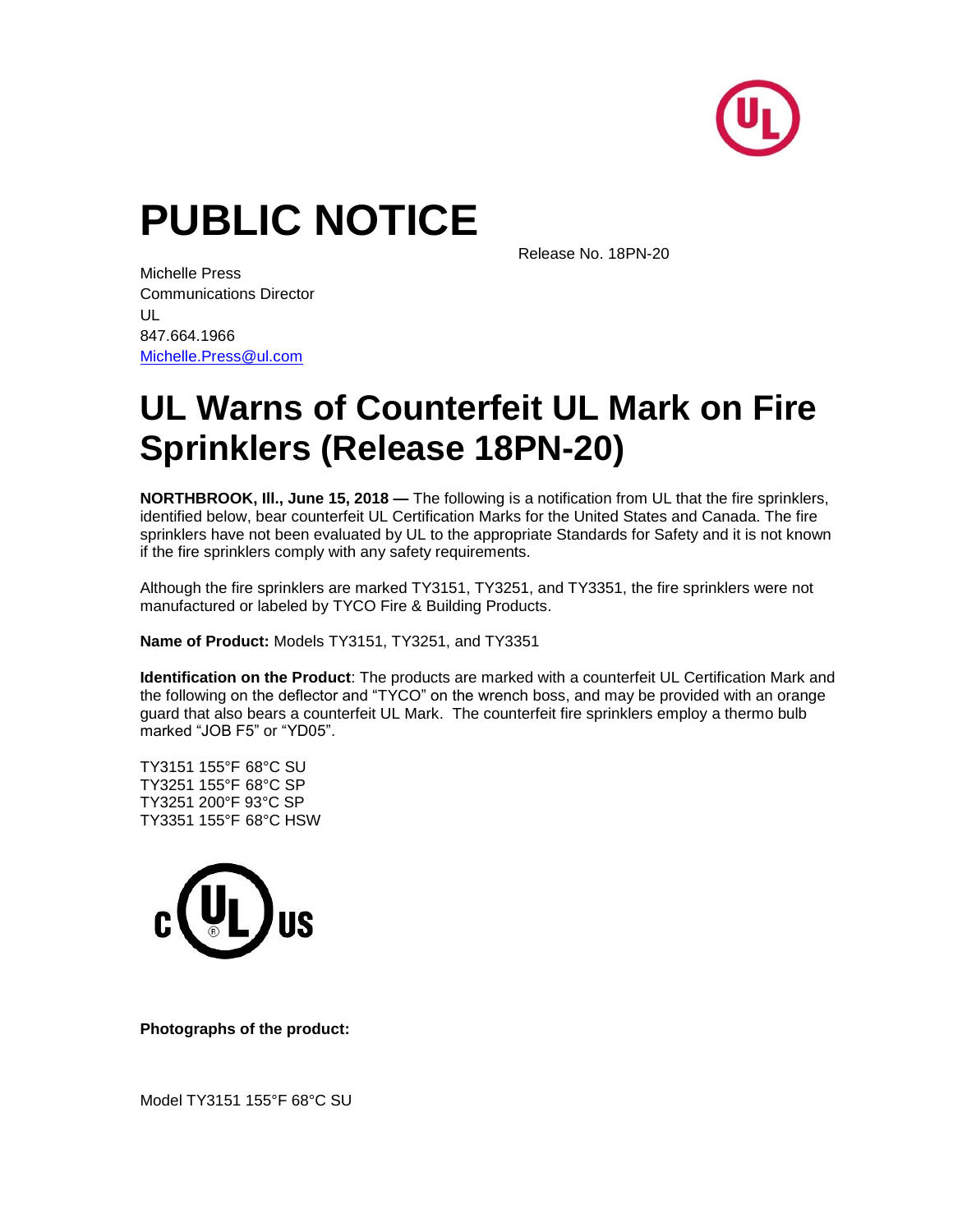

TY3251 155°F 68°C SP



TY3251 200°F 93°C SP

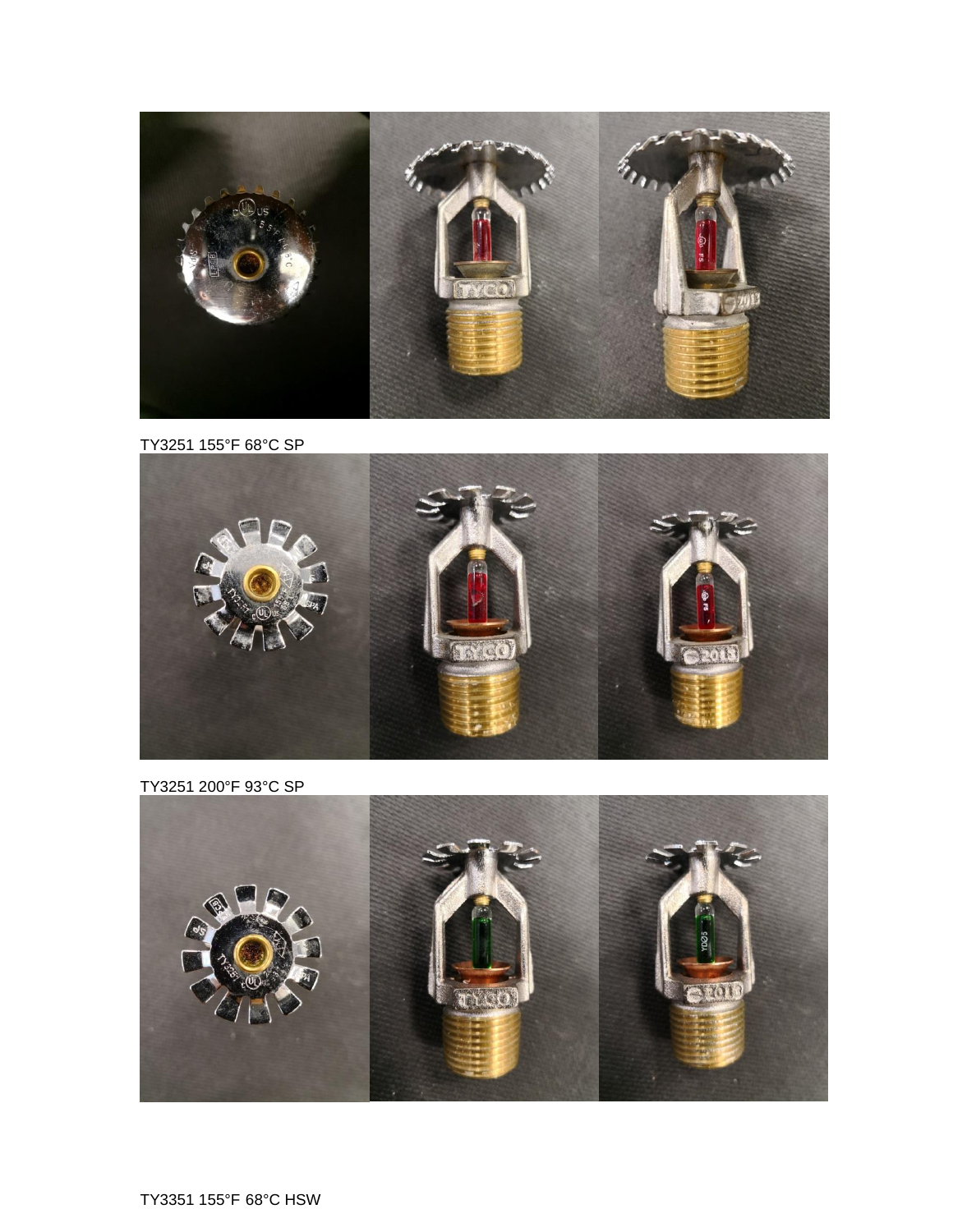

Orange guard



**Location:** These counterfeit fire sprinklers were found in the United Arab Emirates. UL has received previous reports of counterfeit for Models TY3151 and TY3251 in Vietnam. See [Release No. 15PN-](https://www.ul.com/newsroom/publicnotices/ul-warns-of-counterfeit-fire-sprinklers-release-no-15pn-21/)[21](https://www.ul.com/newsroom/publicnotices/ul-warns-of-counterfeit-fire-sprinklers-release-no-15pn-21/) for further details.